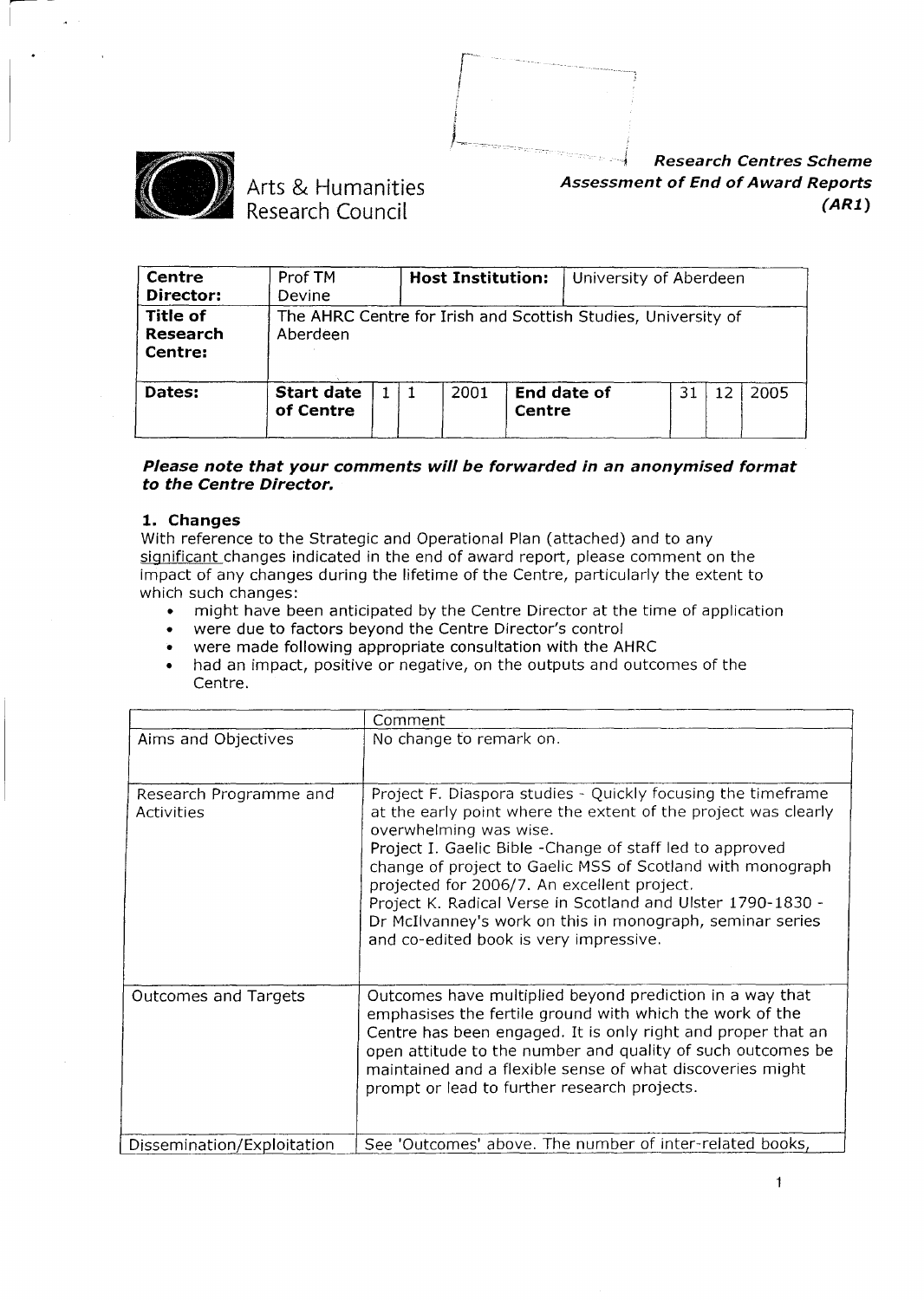| and Outreach                 | essays, research seminars and other recognised valuable<br>forms of publication by which dissemination of research has<br>been achieved is a remarkable testament to the value of the<br>investment. Moreover, many of these have achieved<br>considerable public commendation in both peer-reviewed and<br>scholarly journals and in popular press and other media.<br>Little more could be desired in the way of active work in<br>dissemination of research to reach further into the public<br>domain and as a site of scholarly research the Centre clearly<br>fulfils its remit. It is rather that systematic exploitation of<br>mass media, especially television and radio, must catch up<br>with the rich resources the Centre has to offer. A familiar<br>frustration. |
|------------------------------|----------------------------------------------------------------------------------------------------------------------------------------------------------------------------------------------------------------------------------------------------------------------------------------------------------------------------------------------------------------------------------------------------------------------------------------------------------------------------------------------------------------------------------------------------------------------------------------------------------------------------------------------------------------------------------------------------------------------------------------------------------------------------------|
| Collaboration                | The formal co-operations between staff working either in<br>direct collaboration in simply alongside each other have<br>clearly stimulated excellent work and productive outcomes.<br>The informal range of connections has grown and continues<br>to sustain a valuable network of scholars nationally and<br>internationally. Links between the Centre and formal<br>organisations such as the Association for Scottish Literary<br>Studies, the Saltire Society and cognate Irish organisations,<br>might be a way to develop further forms of dissemination<br>publicly.                                                                                                                                                                                                     |
| <b>Institutional Support</b> | It is remarkable and heartening, to see an institution of<br>tertiary education supporting the Centre with such significant<br>expansion in staffing.                                                                                                                                                                                                                                                                                                                                                                                                                                                                                                                                                                                                                            |
| People                       | Not to be faulted.                                                                                                                                                                                                                                                                                                                                                                                                                                                                                                                                                                                                                                                                                                                                                               |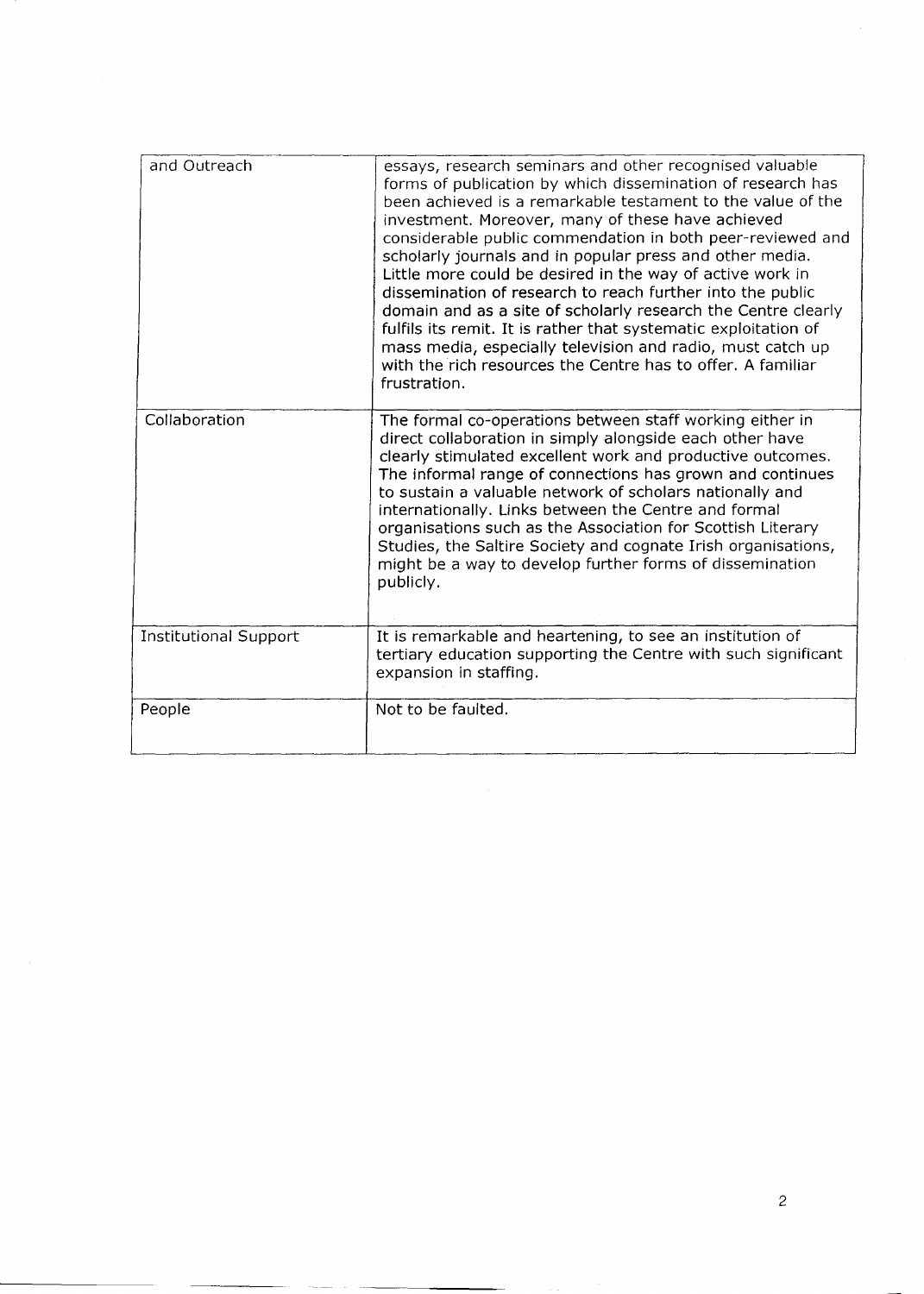#### **2. Achievements**

**A.** Please comment on the main achievements or highlights of the Centre **for the final project year,** relative to those anticipated in the Centre's Strategic and Operational Plan. You are asked to comment both on those achievements that relate directly to the Centre's Strategic and Operational Plan and to any that were not anticipated when the Centre commenced. If possible, please refer to each achievement in turn as identified by the Centre Director.

| Achievements                                                                                                                                                                                                                                                              | Comments                                                                                                                                                                                                                                                                                                                                                                                                                                                                                                                                                                                                                                                                                                                                                                                                                                                                                                                                                                                                                                                                            |
|---------------------------------------------------------------------------------------------------------------------------------------------------------------------------------------------------------------------------------------------------------------------------|-------------------------------------------------------------------------------------------------------------------------------------------------------------------------------------------------------------------------------------------------------------------------------------------------------------------------------------------------------------------------------------------------------------------------------------------------------------------------------------------------------------------------------------------------------------------------------------------------------------------------------------------------------------------------------------------------------------------------------------------------------------------------------------------------------------------------------------------------------------------------------------------------------------------------------------------------------------------------------------------------------------------------------------------------------------------------------------|
| (i) 13 research<br>projects and<br>major<br>poublications in<br>2005<br>(ii) programme<br>of postgraduate<br>training<br>(iii) programme<br>of conferences,<br>seminars and<br>symposia<br>(iv)<br>dissemination<br>$(v)$ long-term<br>research and<br>financial strategy | (i) The major publications are impressive: books, authored and<br>edited, every one a valuable contribution to developing Irish<br>and/or Scottish studies.<br>(ii) The numbers of students, recruited postgraduates,<br>graduating and continuing, and the conferences from which<br>proceedings have been published, are impressive and speak of a<br>continuing commitment.<br>(iii) The seminar series, symposia, international seminars (both<br>that held in Chicago and the series drawing on speakers from a<br>number of different nations, all testify to the international<br>stature and academic calibre of the Centre, and the respect in<br>which it and its staff are held.<br>(iv) Two public events reaching a primary audience of c. 400<br>people is impressive enough.<br>(v) Continued funding granted by the AHRC for 2005-9 seems<br>entirely warranted and the appointments of Professors Craig,<br>Dumville, Crotty and Dr O'Connor are clearly evidence of the<br>highest quality long-term vision for research and sustained<br>financial organisation. |

**B.** Please comment on the main achievements or highlights of the Centre **for the whole award period,** relative to those anticipated in the Centre's Strategic and Operational Plan. You are asked to comment both on those achievements that relate directly to the Centre's Strategic and Operational Plan and to any that were not anticipated when the Centre commenced. If possible, please refer to each achievement in turn as identified by the Centre Director.

| Achievements                                                 | Comments                                                                                                                                                               |
|--------------------------------------------------------------|------------------------------------------------------------------------------------------------------------------------------------------------------------------------|
| l i. 13 research<br>projects.<br>Almost all<br>projects have | Evidence of the extent to which the activities of the Centre have<br>exceeded those outlined in the Strategic and Operational plan<br>are clear throughout the report. |
|                                                              |                                                                                                                                                                        |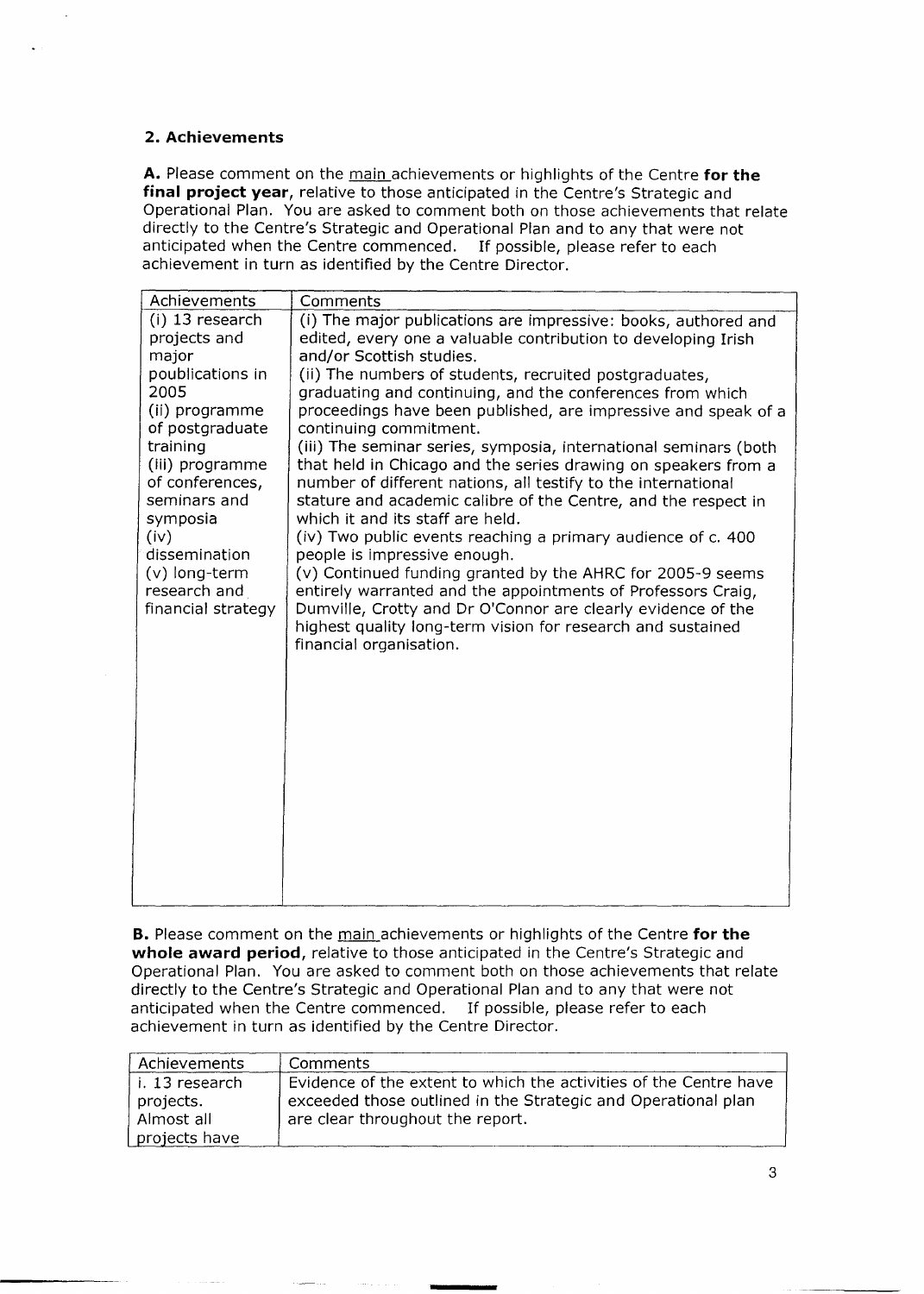been completed and objectives achieved. Monographs from Murdoch, Mackillp, Mackenzie, Mitchell, Harper, Delaney, Boil, Kirk, McIlvanney (edited collection) and Hooper have been published or are at press with contracts signed or substantial work has been done towards publication. In short, the ongoing work shows no signs of inanition and the presses with which the monographs have been lodged or contracted to are of high scholarly standing (Manchester UP, etc). Fellowship in Australia (Watson) and conferences (Kirk) display other aspects of achievement. ii. Graduate school recruitment The record of annual international postgraduate colloquia, with published proceedings, international representations, and 61 Mlitt students with 9 follow-up PhDs

Funding sources have been successfully gained beyond the AHRC grant, from the American-Ireland Fund, The Royal Society of Edinburgh, various prestigious Trusts, Agencies, Foundations and Councils. The degree of assiduous and sharp attention to funding sources beyond the AHRC grant would do credit to a not-so-small business and the way in which the funds thus gathered have been put to use suggests a coherent, intuitively progressive, developing vision with a comprehensive sense both of the traditional virtues of scholarship and of the innovatory pursuit of inter-disciplinarity represented by the work of the Centre in its comparative aspects, bringing together both Irish and Scottish studies and the central disciplines of the study of History and of Literature. The invitation from the Smithsonian to showcase the work of the Centre in Washington, DC is a signal and highly prestigious example of the interanational esteem in which the Centre is held.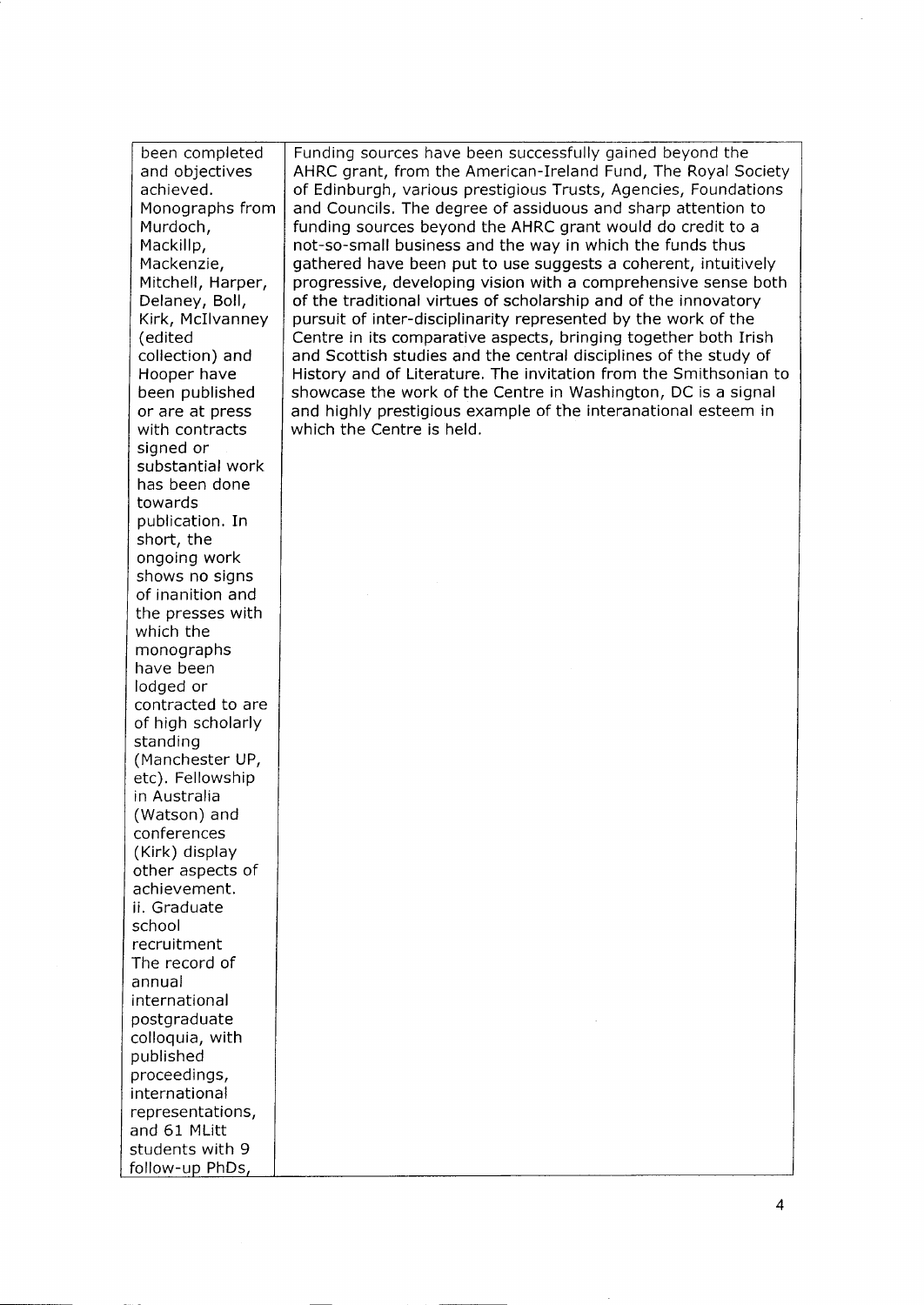| is impressive.<br>iii. Conferences<br>and symposia<br>17 international<br>conferences, 27<br>one-day<br>symposia, 91<br>seminars and 13<br>public lectures is<br>more than<br>sufficient<br>testament to<br>worthwhile<br>activity<br>iv. Disseminated<br>results<br>Refer to sections<br>3, 7A and 7B<br>below. |  |  |  |
|------------------------------------------------------------------------------------------------------------------------------------------------------------------------------------------------------------------------------------------------------------------------------------------------------------------|--|--|--|
|                                                                                                                                                                                                                                                                                                                  |  |  |  |
|                                                                                                                                                                                                                                                                                                                  |  |  |  |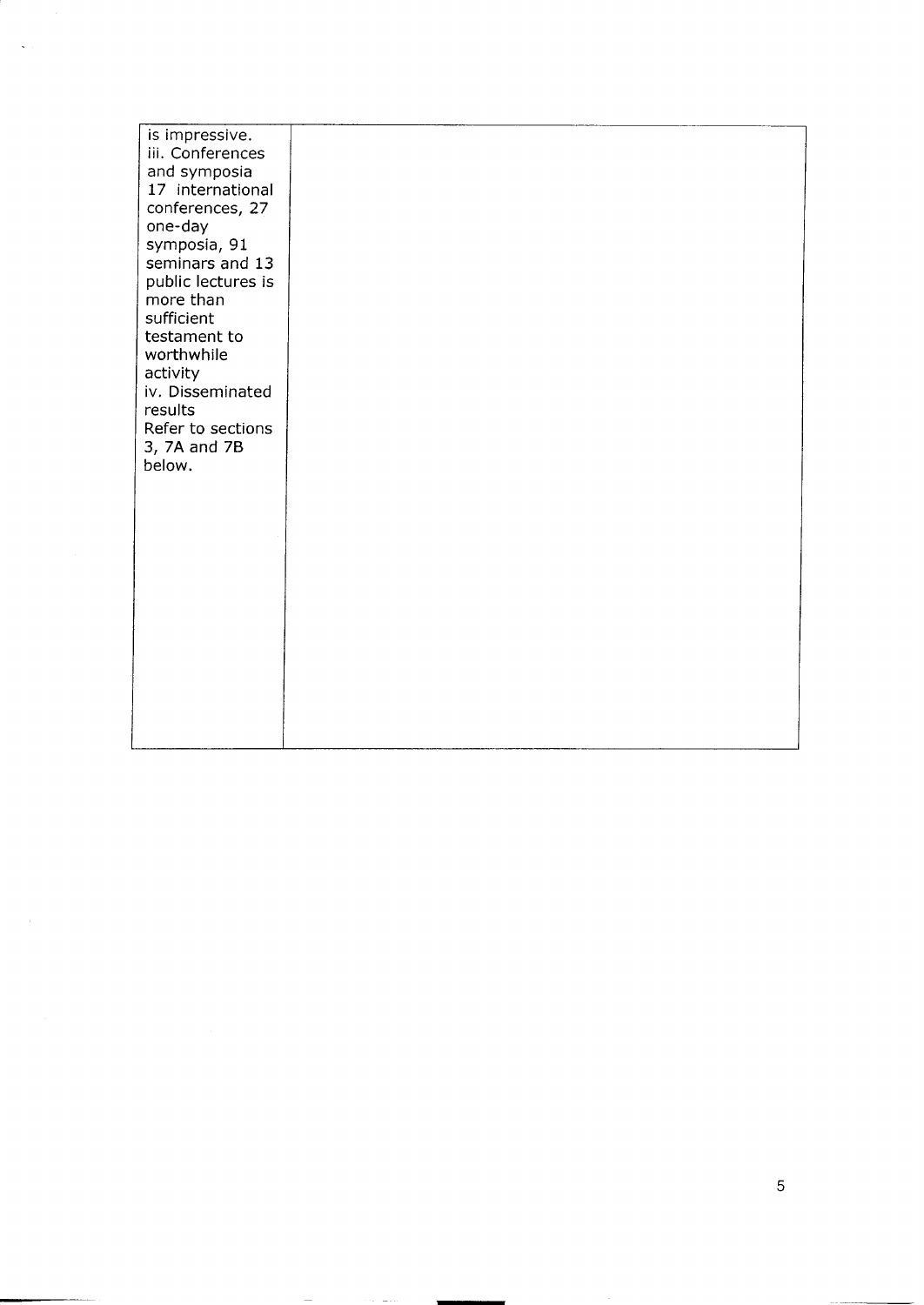## **3. Importance**

Please comment on the Centre Director's self-assessment of the potential importance of the Centre's research activities and how its findings will advance creativity, knowledge and understanding. Taking account of the evidence provided in the report, your comments should incorporate an evaluation of whether you consider the Centre Director's self-assessment to be credible. You should, if possible, refer separately to the potential importance to the subject area(s) as a whole, to nonacademic audiences and what the strategic impact of the Centre's achievements has been.

|                                     | Comments                                                                                                                                                                                                                                                                                                                                                                                                                                                                                                                                                                                                                                                                                                                                                                                                                                                                                                                                                                                                                                                                                                                                                                                                                                                                                                                                                                                                                                                                                                                                                                                                                                                                                                                                                    |
|-------------------------------------|-------------------------------------------------------------------------------------------------------------------------------------------------------------------------------------------------------------------------------------------------------------------------------------------------------------------------------------------------------------------------------------------------------------------------------------------------------------------------------------------------------------------------------------------------------------------------------------------------------------------------------------------------------------------------------------------------------------------------------------------------------------------------------------------------------------------------------------------------------------------------------------------------------------------------------------------------------------------------------------------------------------------------------------------------------------------------------------------------------------------------------------------------------------------------------------------------------------------------------------------------------------------------------------------------------------------------------------------------------------------------------------------------------------------------------------------------------------------------------------------------------------------------------------------------------------------------------------------------------------------------------------------------------------------------------------------------------------------------------------------------------------|
| Subject area(s)<br>Outside academia | There are three main areas in which the Centre has developed<br>its work: the opening and exploration of the co-aligned study of<br>Irish and Scottish historical and literary study, including<br>political, religious, linguistic, ethnographic and other<br>components. In itself this is a significant achievement both in<br>particular instances but also as part of a larger contextual and<br>relativist understanding. Secondly, the emphases brought about<br>have been an important and valuable redress to the traditional,<br>cripplingly normalised and impairing, anglocentric approaches to<br>the history and culture of these islands. Thirdly, the work of the<br>Centre has been international in its understanding of the<br>diasporic history of the emigrant peoples of Ireland and<br>Scotland, as well as addressing the indigenous aspects. The<br>benefits of work which holds all these concerns in balance are<br>enormous, both in terms of individual works of research on<br>disparate areas and as a comprehensive scholarly effort which is<br>neither dried out on the arid shores mere scholarly<br>professionalism nor swamped by the liquid enthusiasms of<br>unscholarly 'Celticism'. The Centre has effectively made<br>connections that needed to be made between Ireland and<br>Scotland and continues to address that neglected area of<br>historical and literary concern, Northern Ireland. The<br>connections that have been made with business, political and<br>intellectual leaders, clearly indicate the value of the work done.<br>And administratively, the running of the Centre looks like a<br>thoroughly remarkable success story.<br>The evidence of the success of the Centre in open lectures by |
|                                     | important high-profile speakers addressing the widest possible<br>audience, both in person and through mass media coverage, as<br>well as in publications, many of which have attracted<br>widespread and appreciative review coverage, is abundant.                                                                                                                                                                                                                                                                                                                                                                                                                                                                                                                                                                                                                                                                                                                                                                                                                                                                                                                                                                                                                                                                                                                                                                                                                                                                                                                                                                                                                                                                                                        |

-~ ~--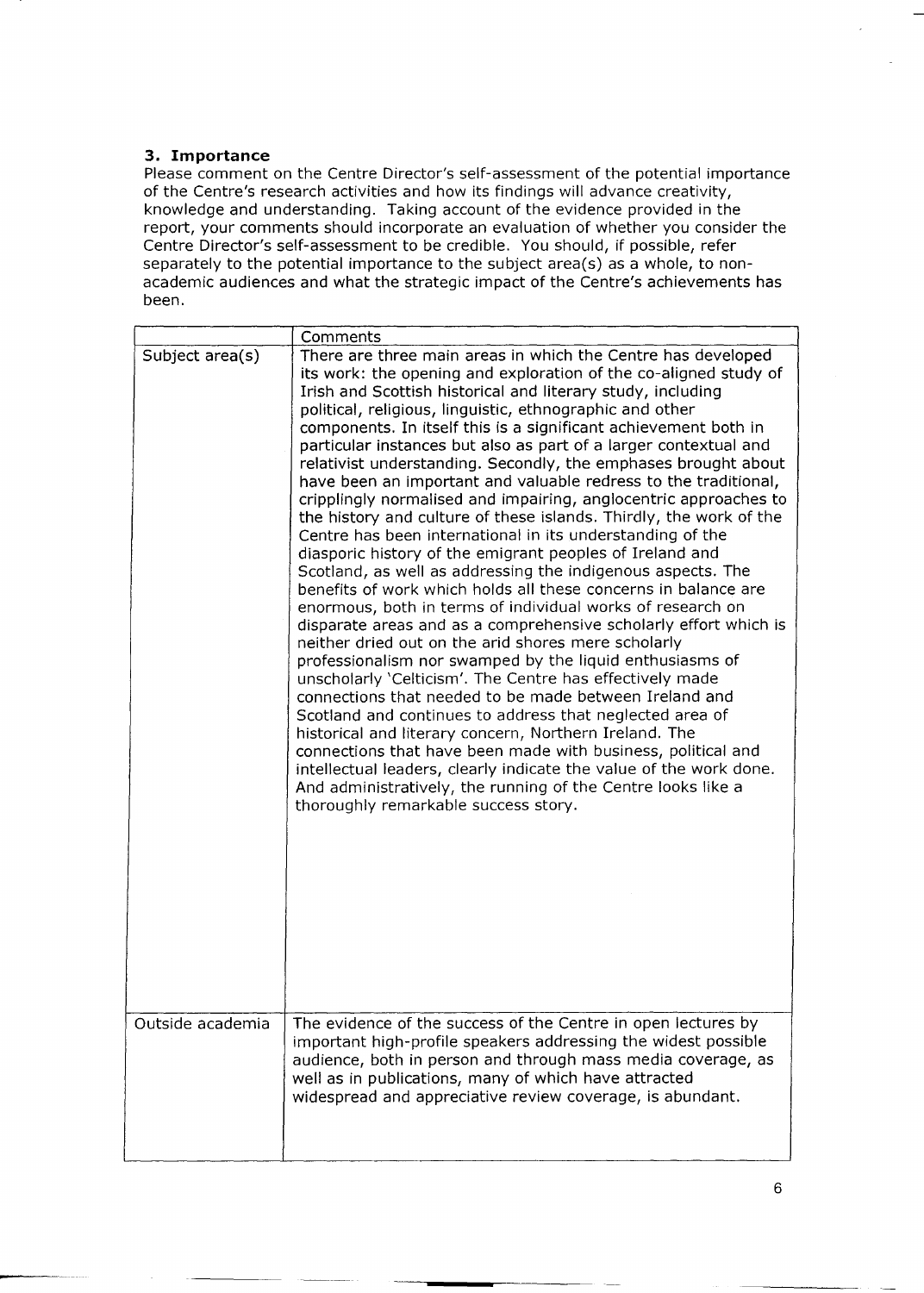| Strategic impact<br>of the Centre's<br>achievements on<br>the institutions'<br>strategies for the<br>research area | Staff investment has been the main impact in the institutions<br>support for the research area, convincing and substantial<br>through a number of disciplines and departments.<br>Accommodation in the Humanity Manse provides an excellent<br>base and the connections with Trinity College, Dublin and<br>Queen's University, Belfast, are important developments. A<br>question arises here: it would seem to be important, given the<br>range and value of the Centre's activities, to keep a clear focus<br>on these strengths of connection, but one wonders how far the<br>network of sympathetic scholarship in other universities or<br>indeed other tertiary institutions in Ireland and Scotland might<br>not be developed? The success of the Centre is hugely<br>impressive. Demographically, however, the quantity of people of<br>Irish and Irish-Scottish pedigree in the west of Scotland around<br>Glasgow University, for example, might be addressed as a<br>clientele of particular interest and sympathetic disposition. Could<br>this be pondered usefully? Noted under 4 (below) that<br>collaboration with TCD and QUB will be extended to include<br>Liverpool University and the National maritime Museum. |
|--------------------------------------------------------------------------------------------------------------------|---------------------------------------------------------------------------------------------------------------------------------------------------------------------------------------------------------------------------------------------------------------------------------------------------------------------------------------------------------------------------------------------------------------------------------------------------------------------------------------------------------------------------------------------------------------------------------------------------------------------------------------------------------------------------------------------------------------------------------------------------------------------------------------------------------------------------------------------------------------------------------------------------------------------------------------------------------------------------------------------------------------------------------------------------------------------------------------------------------------------------------------------------------------------------------------------------------------------------------------|

 $\frac{1}{2} \frac{1}{2} \frac{1}{2} \frac{1}{2}$ 

 $\mathcal{L}(\mathcal{E})$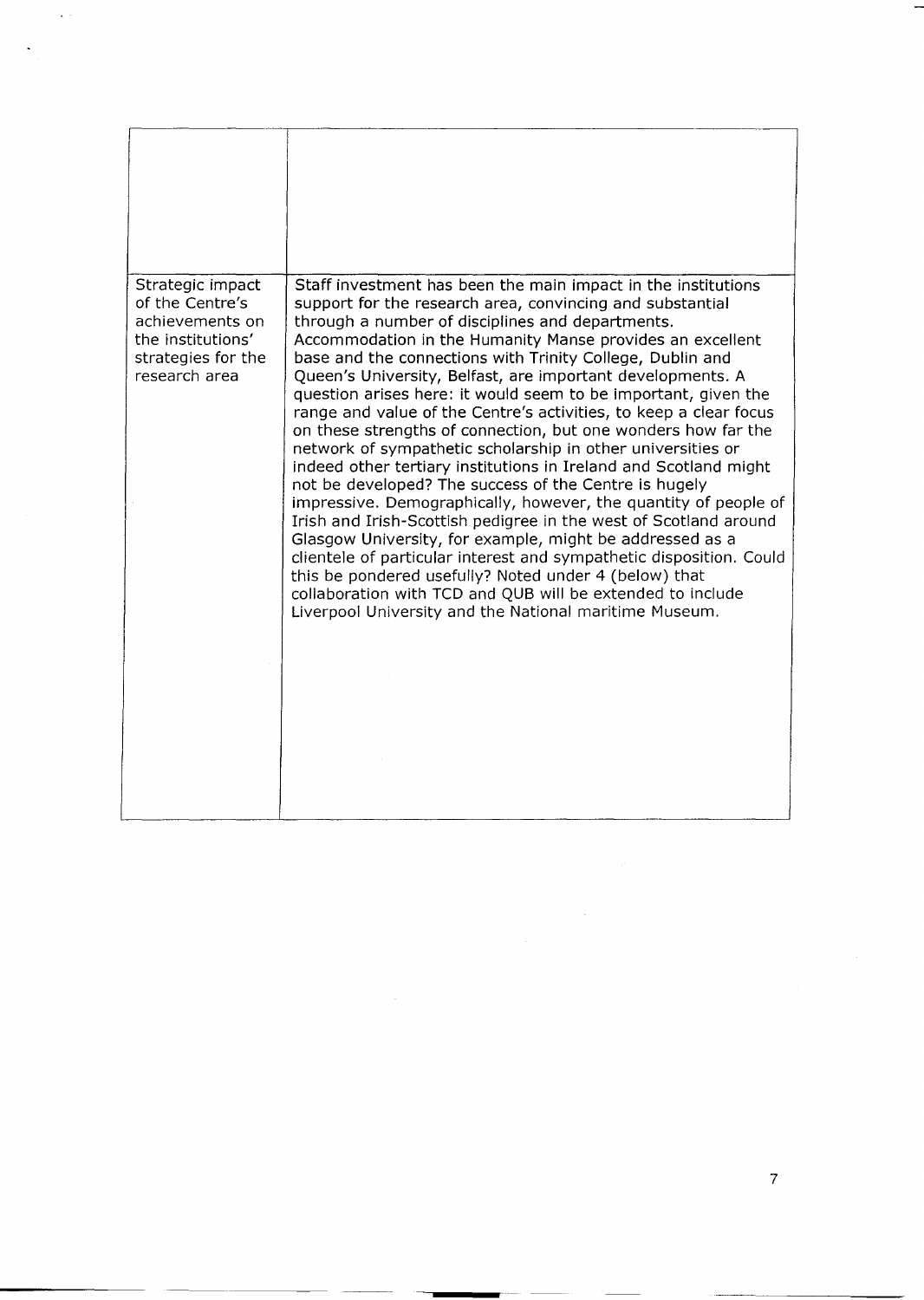### **4. Continuation: projects and structures**

With reference to the end of award report, please comment on the Centre Director's plans for the continuation of the AHRC-funded Research Centre after the end of AHRC funding.

Continuation into Phase 2 of the Centre's work includes continuing the range of activities already practised most effectively, selecting further 'associates' and developing the work of younger scholars, expanding the graduate school, directly engaging governmental, policy, media and other audiences to extend effective dissemination, sustaining the institutional and intellectual platform and expanding the Centre's resources beyond the AHRB core budget.

Moreover, the research programme is ambitiously and clearly set out:

i. to create an International Diaspora Studies Network

ii. to establish a Research Consortium on Comparative Literatures and Languages iii. to connect i and ii to effect interdisciplinarity

iv. to expand the graduate school

v to establish more extensive outreach programmes to both academic and lay audiences

With regard to i, the Association for Scottish Literary Studies has developed an online international Scottish Studies database which may be of benefit to the centre in maintaining contact with the widest possible number of individuals and institutions concerned with Scottish Literary studies. A similar database remains to be constructed for Irish literary studies.

With regard to y work might be done to co-ordinate outreach programmes for schools and schoolteachers through Continuing Professional Development (CPD) courses, one-day symposia addressed to schoolteachers with appropriate anthologies, packaging and presentations to effectively encourage the wrok of the Centre to pass in an appropriate form into secondary educational institutions. The detailed research projects are most impressive, particularly the 'Identiuty and Mobility' project with its components of Jacobite studies and Scotland, London and Empire; and the 'Ethnicities' project in literatures and languages. The planned programmes of seminars, symposia and research collaboration are all extremely impressive.

With regard to exploitation and outreach proposals, much is to be applauded here: the e-newsletter, public lectures programme, the Irish-Scottish Forum which would bring together politicians from Ireland and Scotland and the visiting scholar scheme. A great deal of strong and valuable potential resides in the Forum proposal.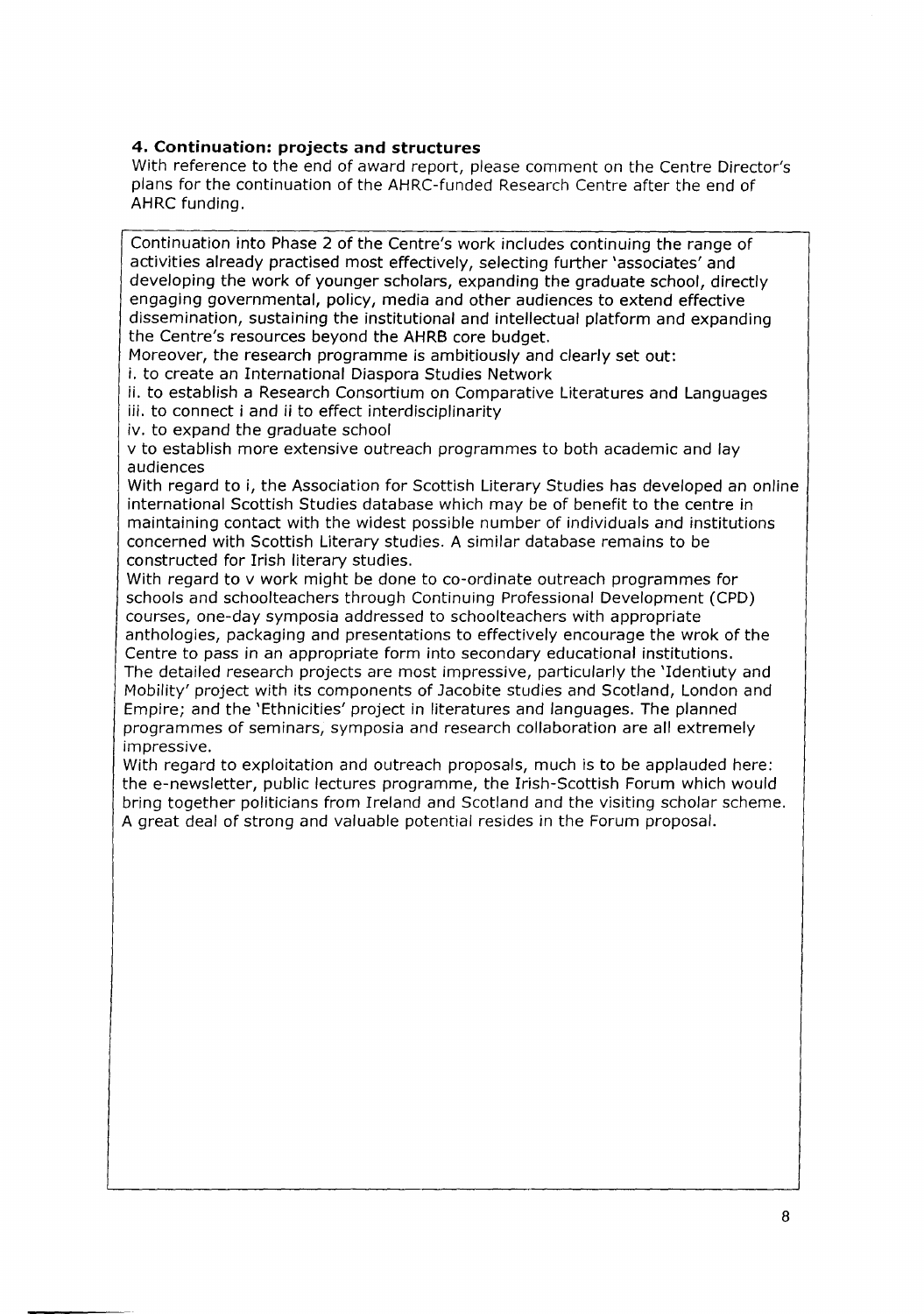| 5. | People |  |
|----|--------|--|
|----|--------|--|

#### **A. Staffing**

With reference to the end of award report, please comment on the extent to which the Centre has helped to realise the career potential of all those who were employed using funds from the AHRC Award, including both the more established academic staff working on projects/research activities, as well as researchers, project students and administrative and technical staff. Please also comment on the role of, and effectiveness of management and supervisory arrangements for, any post-doctoral researchers or project students (if applicable), including training provision.

|                                                               | Comments                                                                                 |
|---------------------------------------------------------------|------------------------------------------------------------------------------------------|
| Academic,<br>technical and<br>other staff                     | Details of staff at all levels are provided and a range of expertise<br>clearly evident. |
| Post-doctoral<br>researchers                                  | See above.                                                                               |
| AHRC funded PhD<br>students<br>(for Phase 2)<br>Centres only) | See above.                                                                               |

## **B. Interactions - Collaboration & Networking**

With reference to the end of award report, please comment on the range and effectiveness of the formal collaborations and the less formal networking activities within the Centre. Taking account of the evidence provided in the report, your comments should incorporate an evaluation of whether you consider the Centre Director's self-assessment of the significance of these interactions to be credible.

|                          | Comments                                                                                                                                                                                                                                                                                                                                                                                                                                                                                                                                             |
|--------------------------|------------------------------------------------------------------------------------------------------------------------------------------------------------------------------------------------------------------------------------------------------------------------------------------------------------------------------------------------------------------------------------------------------------------------------------------------------------------------------------------------------------------------------------------------------|
| Formal<br>collaborations | B. Interactions – Collaboration & Networking<br>The range of institutions and locations, including government<br>offices, the Smithsonian in Washington DC, connections with<br>associations in New Zealand for furthering the study of NZ<br>legacies of emigration, are important signals for future<br>developments. Other major collaborative projects include work<br>with Columbia University, Notre Dame, Chicago Universities,<br>USA, Edinburgh, Strathclyde Universities, Lverpool University<br>and the National Maritime Museum, London. |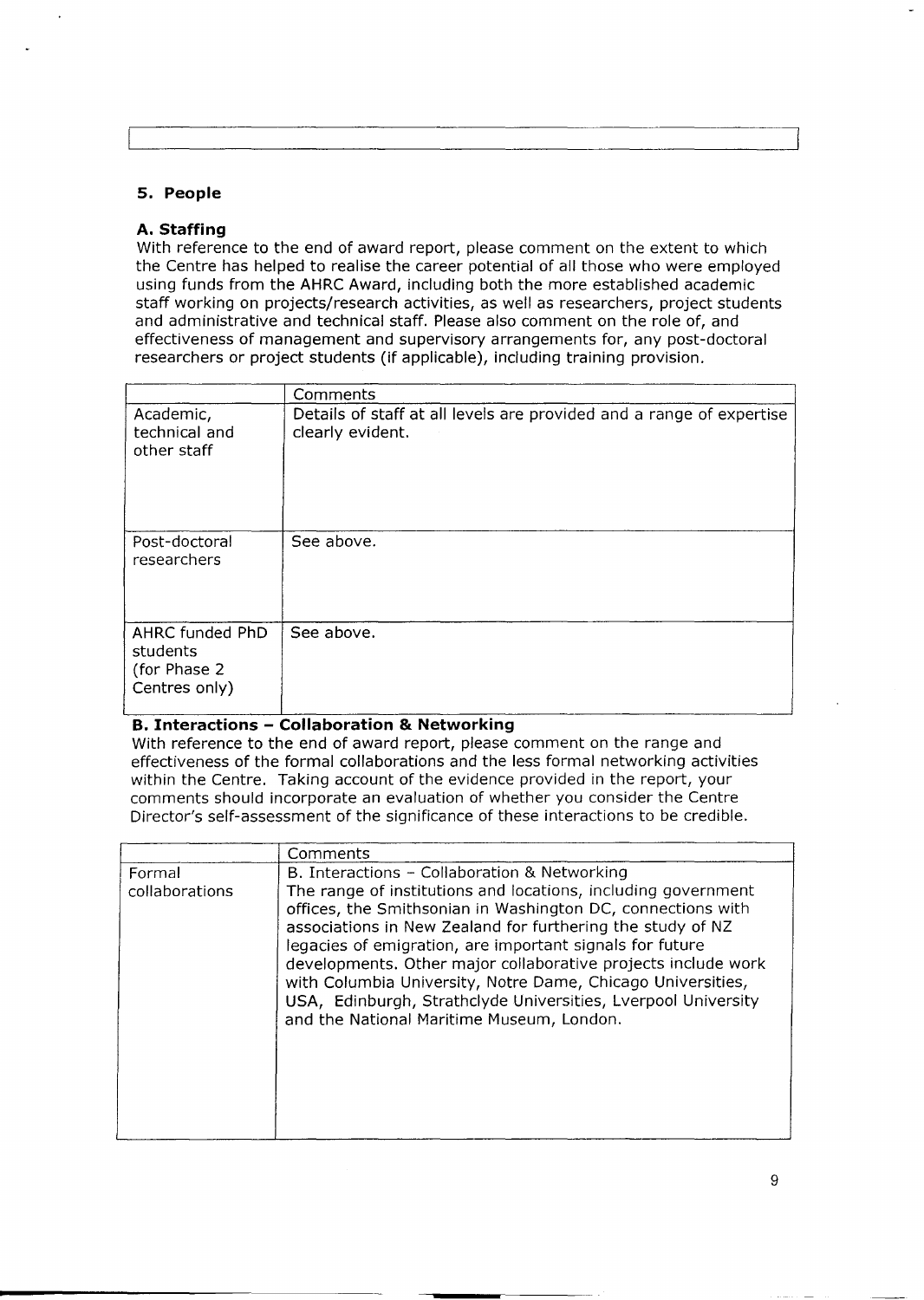| Less formal<br>networking<br>activities |  |
|-----------------------------------------|--|
|                                         |  |

#### **6. Governance/Management**

#### **A. Formal partnerships**

With reference to the end of award report, please comment on the Centre Director's self-assessment of the strength and weaknesses in the relationship between the host institution and the partner institution(s).

# **A. Formal partnerships**

**Relations with TCD and QUB are clearly set out, successful and continuing. important than the Management Committee in this period.**

#### **B. Structure of the Management Committee**

With reference to the end of award report, please comment on the Centre Director's self assessment of how effective the Management Committee has been at overseeing the management of the Centre.

**B. Structure of management committee The management committee is clearly working extremely effectively.**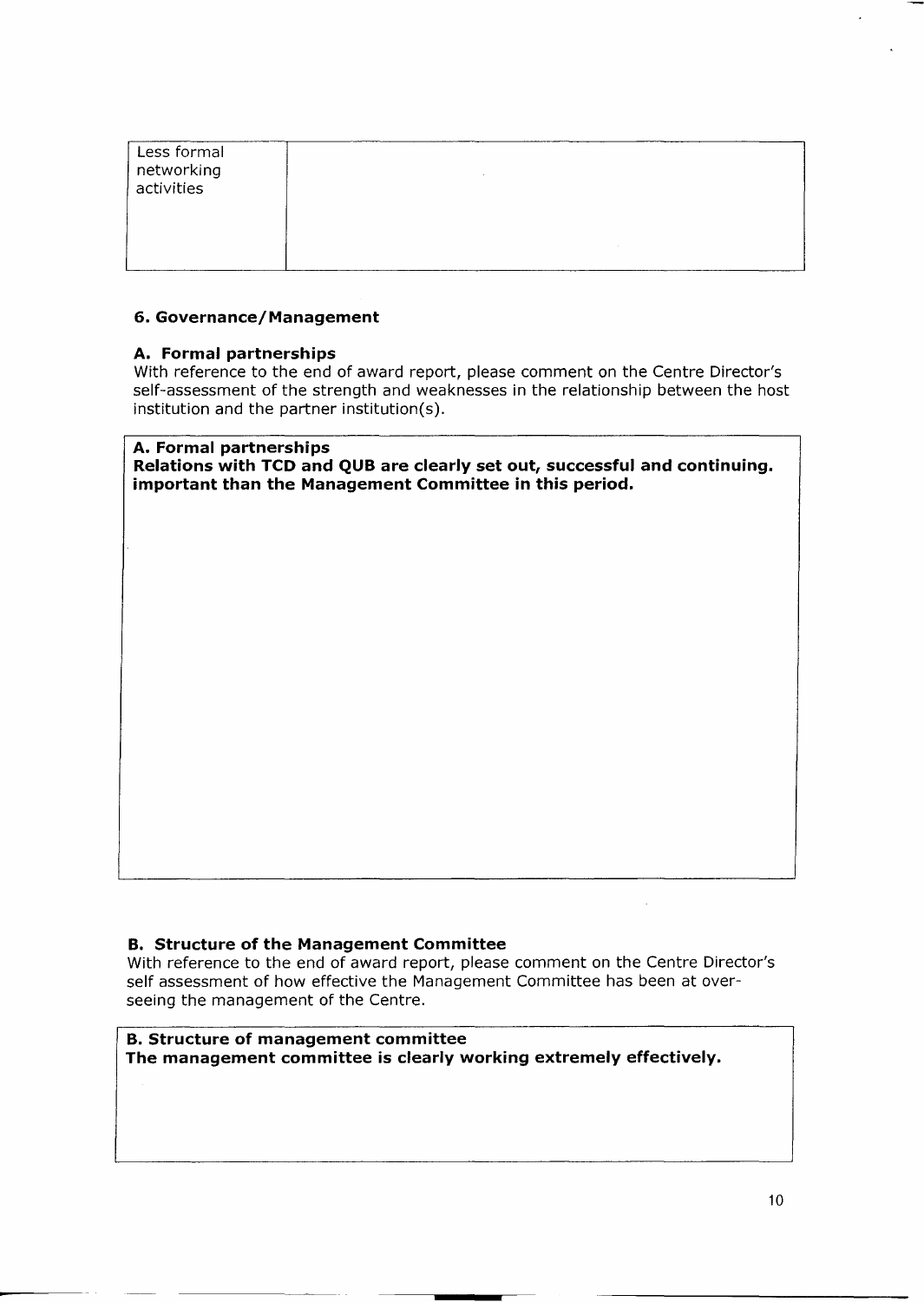

#### **C. Academic Advisory Board**

r

With reference to the end of award report, please comment on the Centre Director's self assessment of how valuable a contribution the Academic Advisory Board made in advising the Director and Management Committee on significant questions relating to the academic priorities of the Centre.

#### **C. Academic Advisory Board Close correlation between the original strategic and operational plan and the development of the Centre over five years has been observed and it is understandable that the Advisory Board was less**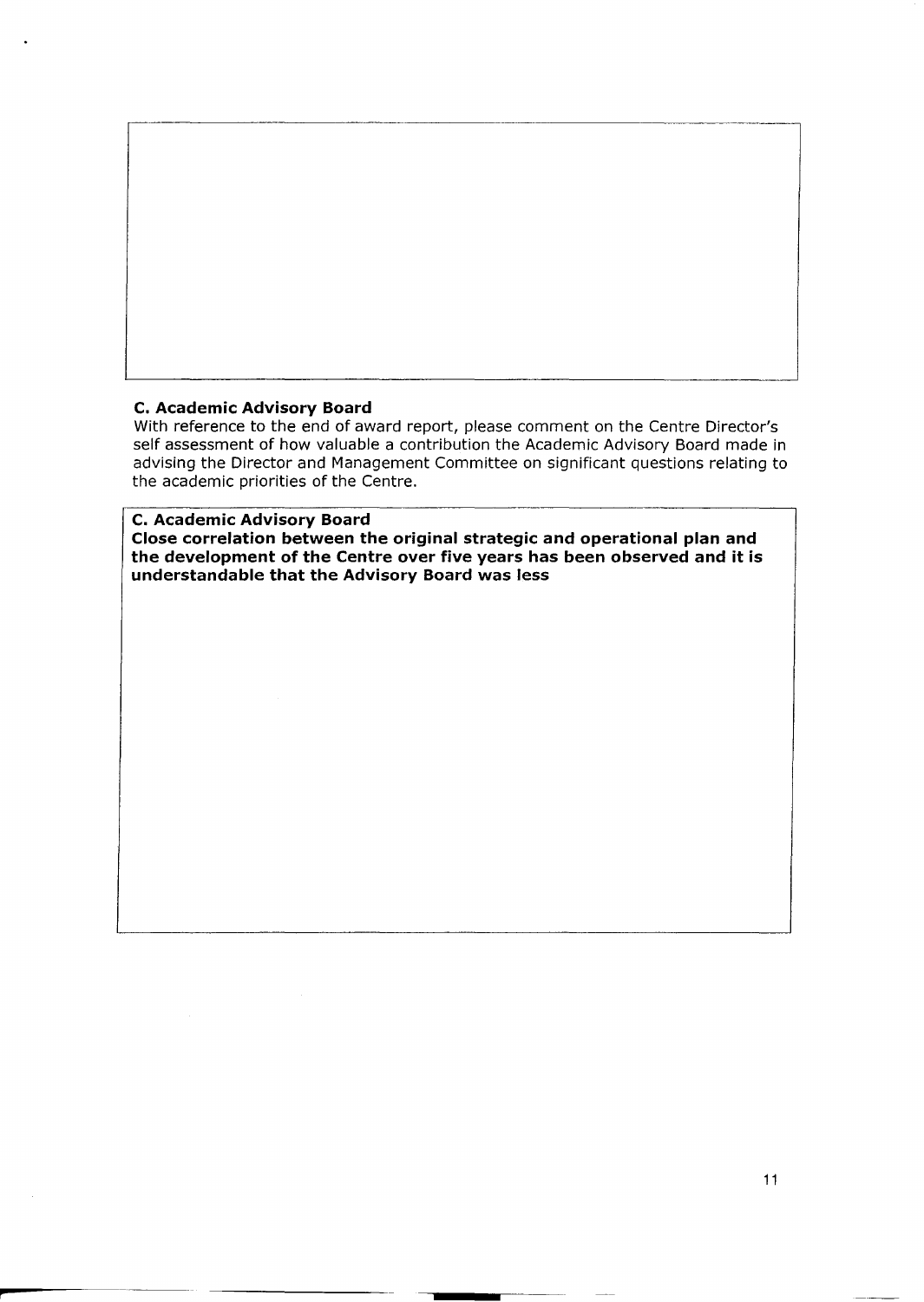# **7. Outputs/outcomes**

With reference to the end of award report, please comment on the delivery, nature and range of outputs and outcomes, considering both those that were anticipated in the original Strategic and Operational Plan (including any direct replacements) and those that were in addition to those originally envisaged.

You should also comment on the effectiveness of dissemination and knowledge engagement activities, in terms of whether they have been, or will be, adequate to make the research findings available to both the research community and any relevant audiences beyond academia. If you consider that there might be opportunities for further such engagement that could be considered by the Centre Director or by the AHRC, please highlight these below.

|                                                                                                                                                                                       | Comments                                                                                                                                                                                                                                                                                                                                                                                                                                                                                                                                                                                                                                                                                                                                                                                                                                                                          |
|---------------------------------------------------------------------------------------------------------------------------------------------------------------------------------------|-----------------------------------------------------------------------------------------------------------------------------------------------------------------------------------------------------------------------------------------------------------------------------------------------------------------------------------------------------------------------------------------------------------------------------------------------------------------------------------------------------------------------------------------------------------------------------------------------------------------------------------------------------------------------------------------------------------------------------------------------------------------------------------------------------------------------------------------------------------------------------------|
| Outputs and<br>outcomes indicated<br>relative to those<br>initially anticipated<br>and/or any direct<br>replacements<br>(please refer to<br>section 7A in the End<br>of Award Report) | All outputs are impressively detailed, command scholarly<br>respect, widespread popular attention and international<br>recognition. It seems unnecessary to comment in detail on<br>individual works of scholarship, publications, etc. Suffice to<br>say that in quality, quantity and responsibility to both<br>subjects and readerships, the outputs and outcomes of work<br>from the Centre have been consistently significant and<br>valuable across a wide range of different subject-specific<br>areas. Above and beyond traditional scholarly forms of<br>publication, the Centre's commitment to, and engagement<br>with, disseminating information through popular and mass<br>media such as television series, radio programmes, etc.,<br>remains exemplary and the promise of sustaining and<br>developing this commitment in the years ahead is most<br>encouraging. |
| Outputs and<br>outcomes in addition<br>to those initially<br>anticipated (not<br>direct replacements)<br>(Please refer to<br>section 7B in the End<br>of Award Report)                | See above.                                                                                                                                                                                                                                                                                                                                                                                                                                                                                                                                                                                                                                                                                                                                                                                                                                                                        |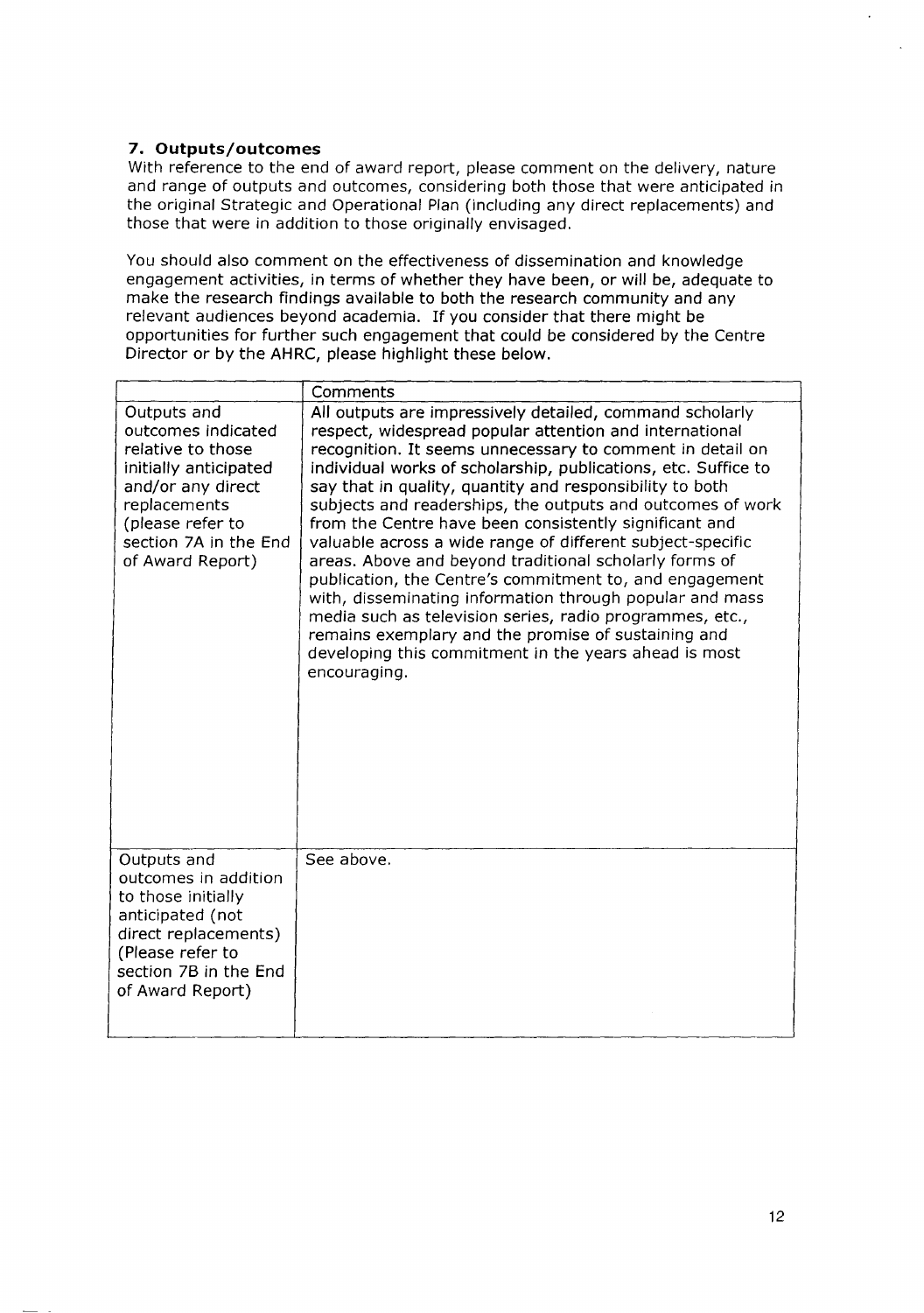| Effectiveness of<br>dissemination and<br>knowledge<br>engagement<br>activities                             | See above. |
|------------------------------------------------------------------------------------------------------------|------------|
| Please list any<br>further opportunities<br>for dissemination<br>and knowledge<br>engagement<br>activities | See above. |

Ġ,

 $\bar{\mathcal{A}}$ 

 $\ddot{\phantom{a}}$ 

.